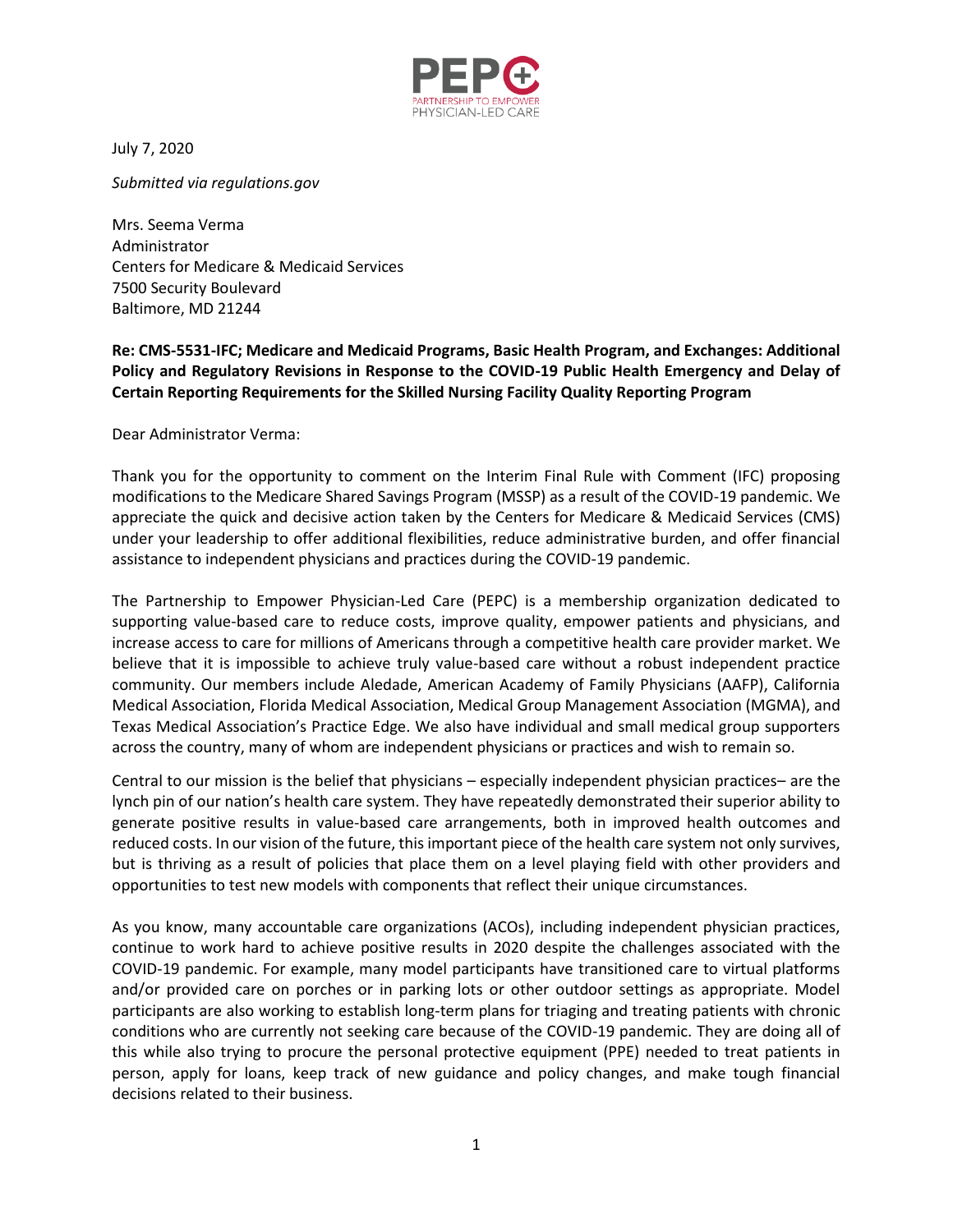

The work of an ACO is aligned with work needed for an effective COVID response. They are not two separate efforts; rather, they are one and the same.

This was highlighted in a recent paper published by the Mark McClellan et al at the Duke University Margolis Center for Health Policy, "[Value-Based Care in the COVID-19 Era: Enabling Health Care Response](https://healthpolicy.duke.edu/sites/default/files/2020-06/best_practices_brief_final.pdf)  [and Resilience,](https://healthpolicy.duke.edu/sites/default/files/2020-06/best_practices_brief_final.pdf)" which noted that even prior to the pandemic value-based care organizations were leveraging their data infrastructure and relationships with other providers across settings to identify patients at risk for poor outcomes including hospitalizations and emergency department visits. These are the same skills that are needed for the COVID-response. ACOs, including those led by physicians, have used their value-based toolkits to undertake proactive outreach to prevent COVID-19 infection and transmission; collect and share COVID-19 related data; reorient staff and workflows to support patients during COVID-19; develop processes to address social needs; and shift site of service closer to home and community.

Many ACOs were able to pivot quickly to respond to the COVID pandemic, in part, because they are not wholly dependent on fee-for-service payment. Unlike strictly fee-for-service practices, value-based care models allow flexibility in times of crisis and can and should be leveraged to a greater extent to protect the independent physician workforce.

With respect to the provisions in the IFC, we generally support CMS' approach to addressing the uncertainty related to COVID-19 costs by removing Part A and B costs for episodes of care for the treatment of COVID-19 from the benchmark. Below is our specific feedback on other provisions in the IFC.

- **Option to Share in Savings in CY 2020:** We are pleased that CMS did not eliminate the possibility of achieving shared savings in 2020. Many ACOs have and continue to work hard to improve care and reduce costs. It is our strong belief that they should be rewarded for their efforts as appropriate.
- **Application of Extreme and Uncontrollable Circumstances Policy:** We support application of the extreme and uncontrollable circumstances policy during the public health emergency (PHE). However, we are concerned that early termination of the PHE would also terminate application of the policy and, if significant rates of COVID are still occurring, would disadvantage ACOs who may still be seeking significant disruption as a result of the pandemic. As such, we urge you to consider extending application of the extreme and uncontrollable policy to any performance year that starts during the PHE (similar to the approach proposed for expanded beneficiary assignment in the IFC as discussed in more detail below).
- **Decision Not to Have a CY 2021 Application Cycle:** While we appreciate that CMS does not wish to place additional burden on providers during the COVID pandemic, we urge CMS to reconsider its decision regarding the 2021 MSSP application cycle. To ensure we continue on the path to value-based care, it is critical for CMS to allow ACOs who are ready to join the movement to do so. While we appreciate that CMS wishes to reduce operational burden for potential ACOs who may be juggling the application process with the COVID response, we believe that it should be the physician or practice's decision. If CMS continues to believe that it will not be possible to launch a January 2021 cohort, we urge you to consider a mid-year/July cohort similar to the approach taken in the past.